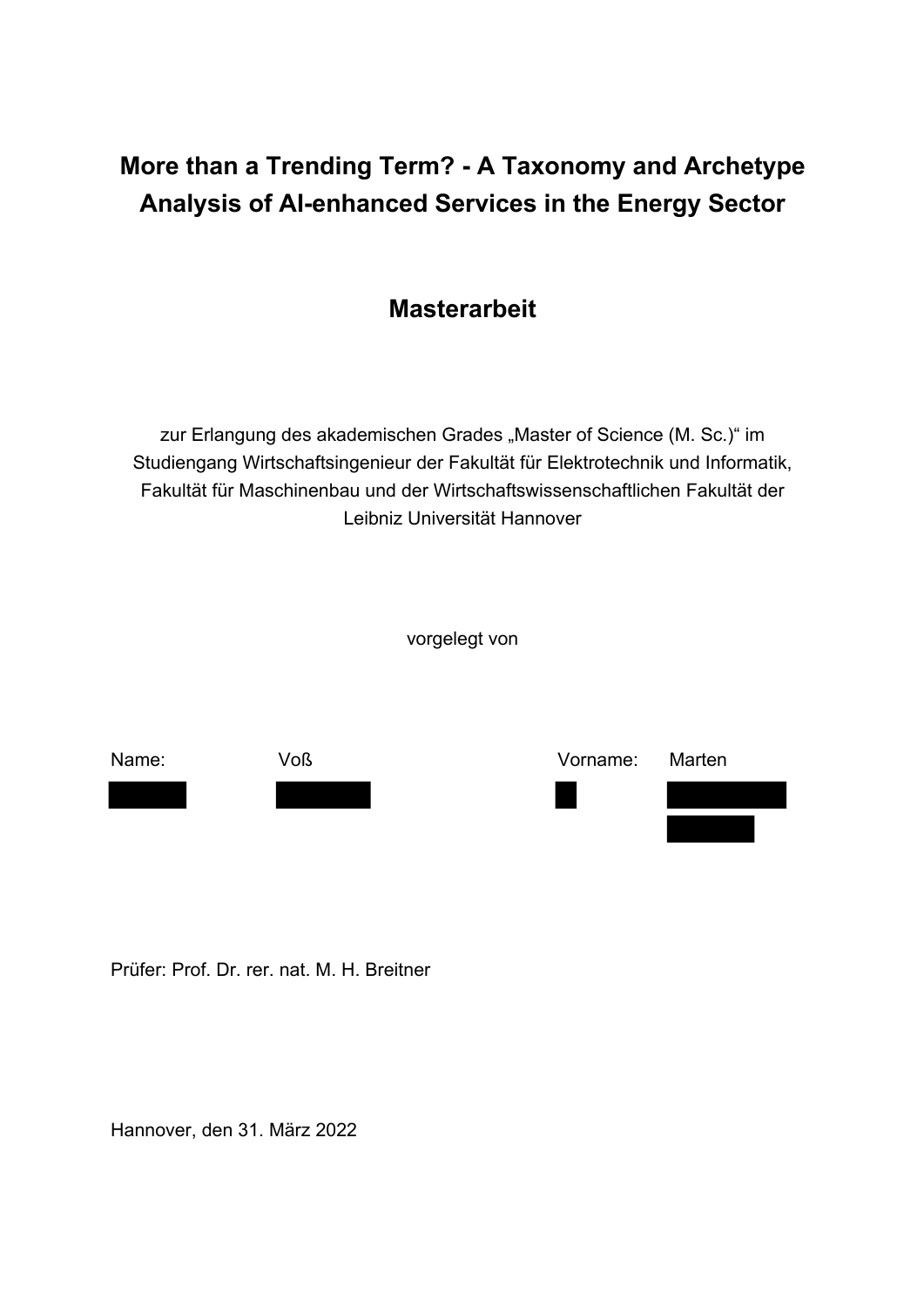## **Table of Contents**

| 1   |                  |  |  |  |
|-----|------------------|--|--|--|
| 2   |                  |  |  |  |
| 2.1 |                  |  |  |  |
|     | $2.2\phantom{0}$ |  |  |  |
|     | 2.2.1            |  |  |  |
|     | 2.2.2            |  |  |  |
|     | 2.2.3            |  |  |  |
| 3   |                  |  |  |  |
|     | 3.1              |  |  |  |
| 4   |                  |  |  |  |
|     | 4.1              |  |  |  |
|     | 4.2              |  |  |  |
|     | 4.3              |  |  |  |
|     | 4.4              |  |  |  |
|     | 4.5              |  |  |  |
|     | 4.6              |  |  |  |
| 5   |                  |  |  |  |
| 6   |                  |  |  |  |
| 7   |                  |  |  |  |
| 8   |                  |  |  |  |
| 9   |                  |  |  |  |
| 10  |                  |  |  |  |
| 11  |                  |  |  |  |
| 12  |                  |  |  |  |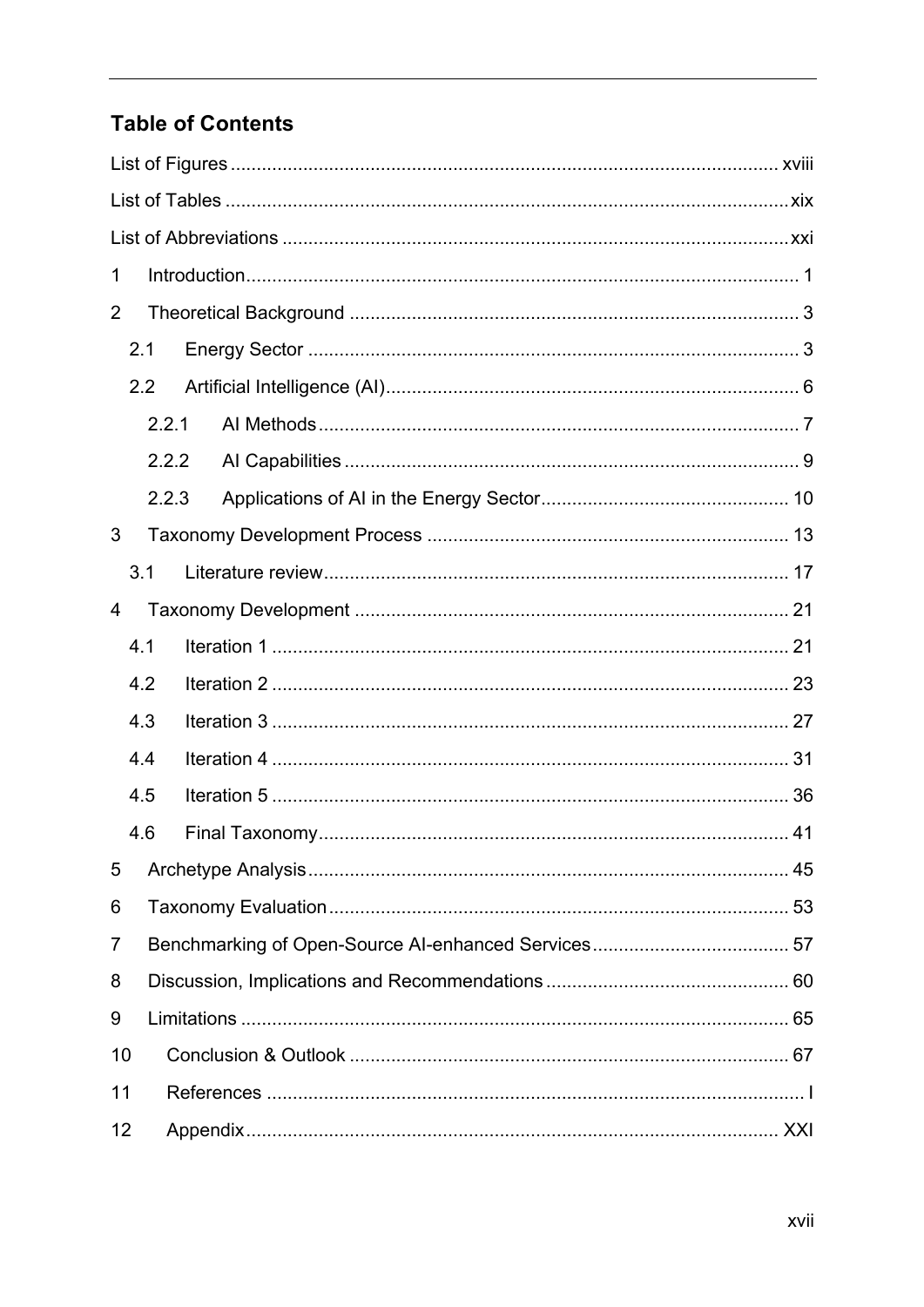## **1 Introduction**

This master's thesis deals with the topic 'More than a Trending Term? - A Taxonomy and Archetype Analysis of AI-enhanced Services in the Energy Sector'. The collaboration took place with the Institute for Information Systems Research at Leibniz Universität Hannover.

Artificial Intelligence (AI) is becoming a trending term in many fields, and AI-enhanced services are being used in more and more areas. The topic of AI is present in research, business and society and is gradually permeating almost all areas of life. It has become an indispensable part of the increasingly digital world. AI is also repeatedly present in the media in connection with the energy sector (Deutsche Energie-Agentur (dena) 2020: 6, 11). The energy sector is currently undergoing a fundamental transformation. This is being intensified by the fight against climate change. In the course of this, the EU, for example, has set a target of reducing greenhouse gas emissions by 80%-95% by 2050 compared to 1990 levels (Europäische Energie- und Klimaziele 2019). In order to make this transformation successful, renewable energies, for example, are increasingly being used and expanded (Statistisches Bundesamt (Destatis) 2021). Among other things, this will lead to a decentralization of electricity generation and a significantly more volatile electricity grid (Bundesministerium für Wirtschaft und Energie 2016: 28). In addition, the quality and quantity of data in the energy sector are increasing significantly, which must be managed quickly and efficiently to ensure the stability of the system (Heinemann et al. 2021: 12). In particular, the topics of decarbonization, decentralization and digitalization are in the foreground (Wolf et al. 2019: 4). Due to the growing complexity in the energy sector, there is an increasing search for new, integrated solutions. AI is seen as a hopeful tool for achieving the goals of a CO2-free energy system, while at the same time increasing or at least maintaining economic, ecological and social requirements (Deutsche Energie-Agentur (dena) 2020: 6).

So, the question arises as to how much is behind the bearer of hope and trending term AI-enhanced service in relation to the energy sector. In the course of this thesis, areas will be identified in which AI-enhanced services are already being used in the energy sector. Due to the growing number of AI-enhanced services in the energy sector and the so far low number of publications in science related to this, a research demand has been identified. In order to examine this more closely, two research questions are posed, which are to be explored in this thesis. These are as follows:

*RQ1* What does a taxonomy of AI-enhanced services in the energy sector look like?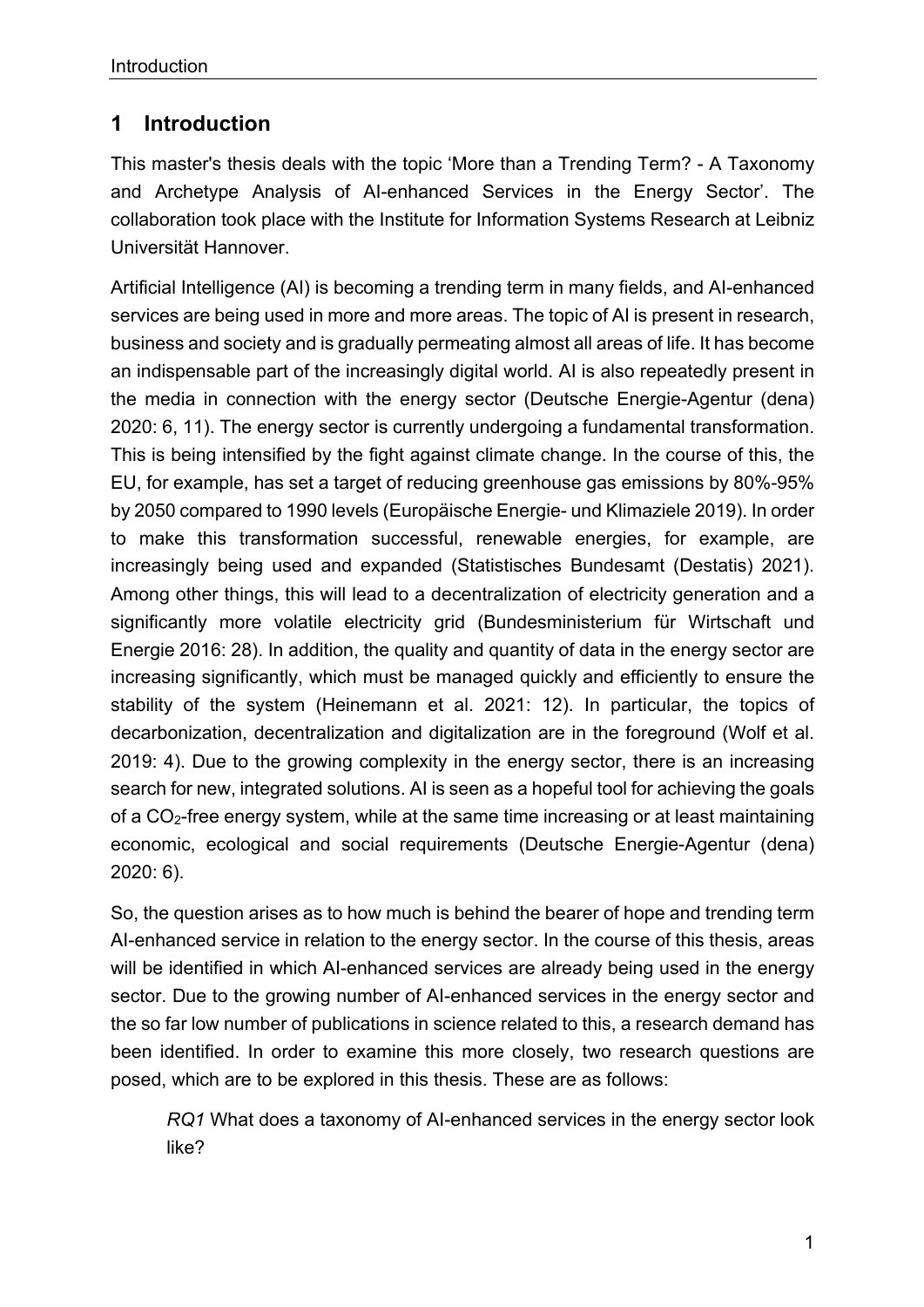*RQ2* Which archetypes can be identified with the help of an archetype analysis based on the taxonomy of AI-enhanced services in the energy sector?

As there is currently no taxonomy in this area, the aim of this thesis is first to create a taxonomy of AI-enhanced services in the energy sector with the help of the abovementioned research questions. Subsequently, archetypes are to be identified based on this taxonomy.

The thesis is structured as explained below. Chapter 2 begins by describing the current status in the energy sector. Then AI terms, methods and capabilities are explained and finally applications of AI in the energy sector are presented. Chapter 3 presents the methodological approach of taxonomy development according to Kundisch et al. (2021) which is based on Nickerson et al. (2013). In addition, a literature review according to vom Brocke et al. (2015: 205-224) and Webster and Watson (2002: xiiixxiii) is conducted to identify relevant papers for taxonomy development. The taxonomy of AI-enhanced services in the energy sector is then developed in five iterations in chapter 4 and the final taxonomy is presented. Building on the taxonomy, chapter 5 identifies archetypes using the k-means algorithm. In chapter 6, the taxonomy is evaluated with the help of a survey of the companies offering the AIenhanced services. Chapter 7 gives an overview of the availability of open-source AIenhanced services in the energy sector. Finally, the results of the thesis are discussed, limitations and implications are pointed out and a summary with an outlook for further research is given.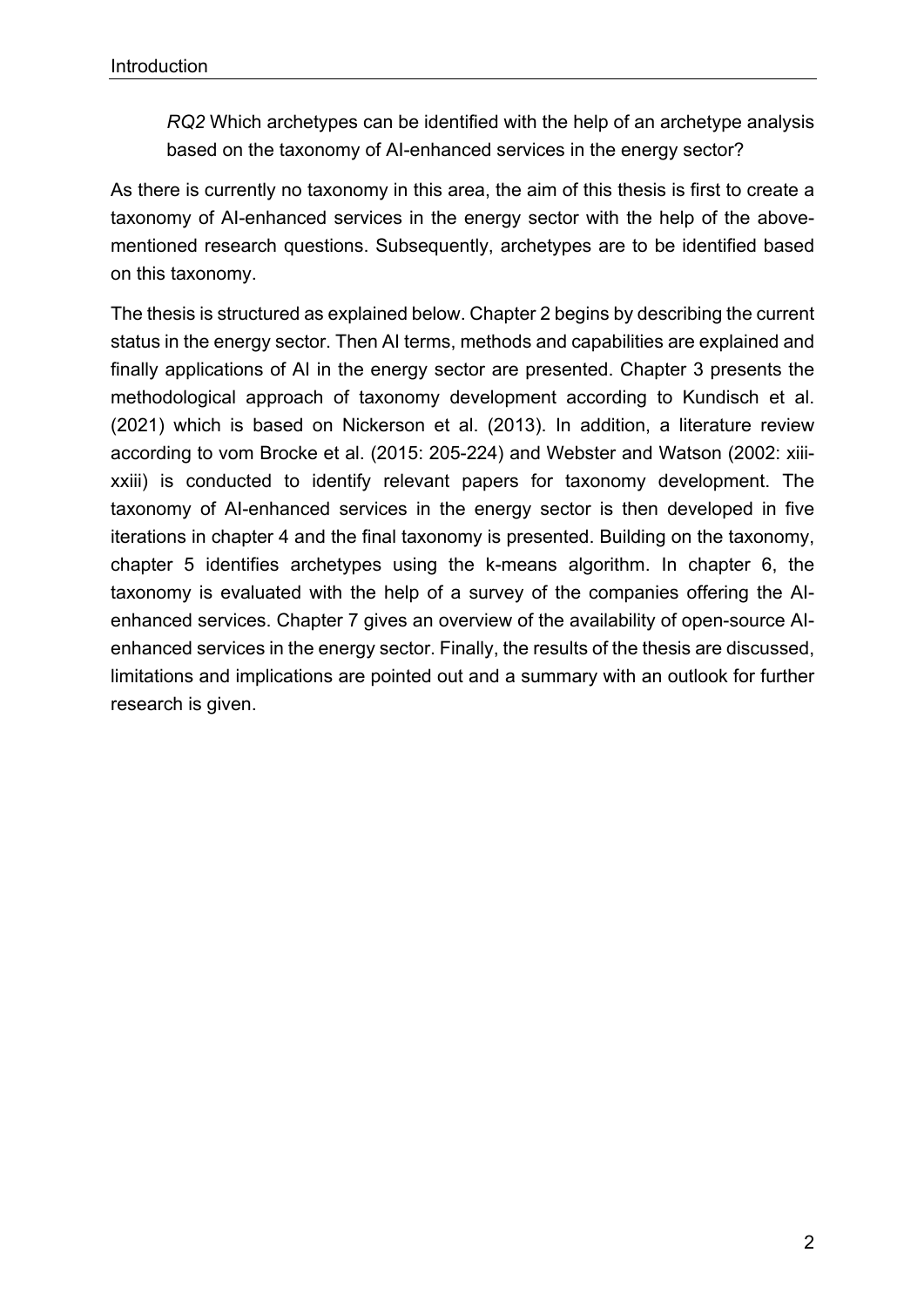## **10 Conclusion & Outlook**

In the course of this master's thesis, AI-enhanced services in the energy sector were examined. For this purpose, trends in the energy sector were first identified in the chapter theoretical background. For example, in the focus of decarbonization, more and more attention is being paid to renewable energies, resulting in the electricity grid being much more volatile. In addition, electricity generation is becoming decentralized due to an increasing number of market participants. Digitization is also a major trend and the quality and quantity of available data are increasing. This change in the energy sector requires new solutions for the complexity that arises. These solutions are to be created with the help of AI. Based on the first research question, existing AI-enhanced services were investigated and a taxonomy was developed according to the taxonomy development process of Kundisch et al. (2021).

*RQ1* What does a taxonomy of AI-enhanced services in the energy sector look like?

Five iterations of taxonomy development were carried out. The first iteration followed the conceptual-to-empirical approach. Nine dimensions and 49 characteristics were identified from literature sources. The literature was previously found in a literature review according to vom Brocke et al. (2015: 205-224). Subsequently, four further iterations were carried out according to the empirical-to-conceptual approach. During the iterations, 100 AI-enhanced services listed on Crunchbase were examined. After the fifth iteration, all ending conditions were met. The final taxonomy consists of 14 dimensions and 79 characteristics.

Building on the taxonomy, an archetype analysis was carried out as part of the second research question.

*RQ2* Which archetypes can be identified with the help of an archetype analysis based on the taxonomy of AI-enhanced services in the energy sector?

Five archetypes were identified and named based on the formative characteristics. The five archetypes are 'Demand response and grid management', 'Asset & grid maintenance', 'Building energy management', 'Energy generation optimization' and 'Energy market platform & trading'. The archetypes contain a significantly different number of services. For example, the archetype 'Building energy management' contains 39 services in contrast to the archetype 'Energy generation optimization' which contains only 11 services.

Based on the results, the companies offering the services were asked for an evaluation. Some suggestions for possible extensions or improvements were made. In addition, the feedback helped to prove that the taxonomy is useful. Among other